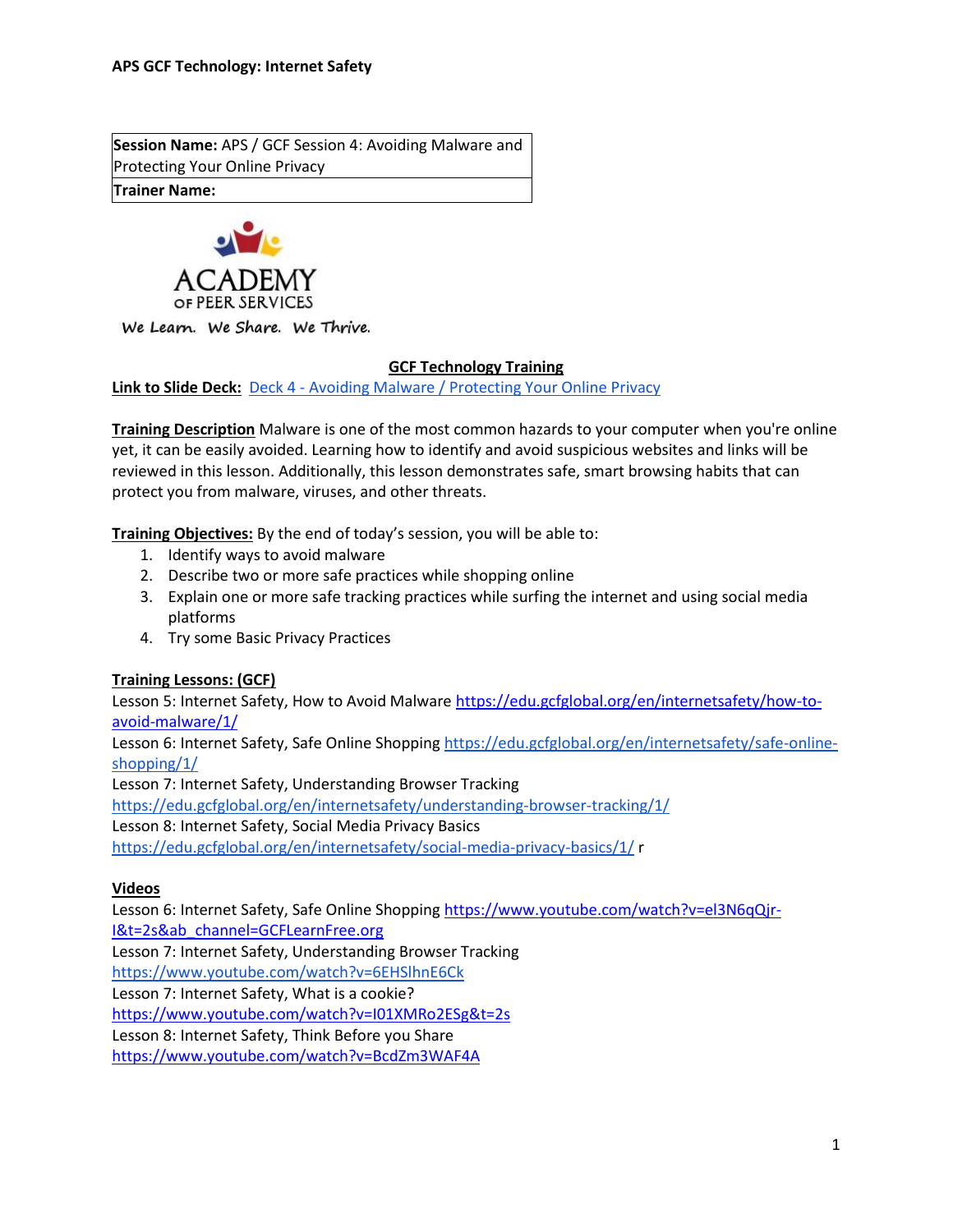# **APS GCF Technology: Internet Safety**

| <b>Time</b> | <b>Content</b>                                                                                                                                                                                                                                                                                                                                                                                                                                                                                                                                                                                                                                                                                      | <b>Resource</b> | <b>Facilitat</b> |
|-------------|-----------------------------------------------------------------------------------------------------------------------------------------------------------------------------------------------------------------------------------------------------------------------------------------------------------------------------------------------------------------------------------------------------------------------------------------------------------------------------------------------------------------------------------------------------------------------------------------------------------------------------------------------------------------------------------------------------|-----------------|------------------|
| (minutes)   |                                                                                                                                                                                                                                                                                                                                                                                                                                                                                                                                                                                                                                                                                                     |                 | or               |
| 2 mins      | Welcome and Introductions (be sure to record the zoom session)                                                                                                                                                                                                                                                                                                                                                                                                                                                                                                                                                                                                                                      | PP <sub>1</sub> | GN               |
|             | Good afternoon and thank you all for joining us for today's<br>$\bullet$<br>session on Avoiding Malware & Protecting your Online<br>Privacy. This session, and all others in our APS Computer Basics<br>Training, has been developed based on the Goodwill Global<br>Community Foundation online training. The APS/Goodwill<br>collaboration enables you to take the Goodwill training<br>modules on the GCF website and then request credit for them<br>via your APS account. For full instructions on completing the<br>GCF modules and earning credit toward the CPS renewal,<br>please click on the link in the chat. https://youtu.be/InHnZ-<br>DMjEY <put chat="" in="" link="" the=""></put> |                 |                  |
|             | I am _____________ and I will be co-facilitating today with my<br>$\bullet$<br>fellow intern, ____________, and the APS Project Director Amy<br>Spagnolo.<br>co-presenters give a wave to the camera but don't<br>$\circ$<br>introduce themselves                                                                                                                                                                                                                                                                                                                                                                                                                                                   |                 |                  |
|             | Ask: Please introduce yourselves in the chat (feel free to include<br>٠<br>your name, the organization you work or volunteer at, a hobby<br>or fun fact).<br>co-presenters also answer the introduction questions<br>$\circ$<br>in the chat<br>Please pause-allow for participants to answer><br>$\circ$<br>Thank you all for the introductions! It's nice to learn a little bit<br>more about you all as we begin our session together. I will turn the<br>presentation over to my co-facilitator ____ to lead us through                                                                                                                                                                          | PP <sub>2</sub> | GN               |
|             | some housekeeping.                                                                                                                                                                                                                                                                                                                                                                                                                                                                                                                                                                                                                                                                                  |                 |                  |
| 5 mins      | Housekeeping<br>Notification that session is being recorded<br>Directions for registering for the GCF tutorials, working on the<br>$\bullet$<br>tutorials, earning a certificate of completion, requesting CE<br>credit for the modules completed via the academy are<br>available on the Virtual Learning Community. Rita Cronise<br>provided this overview on Monday September 27th. That<br>recording can be accessed at the VLC https://aps-<br>community.org/faces-places-webinar-series/ <put in="" link="" the<br="">chat&gt;<br/>If you need to take a break, please stay muted and feel free to<br/>turn off your camera.</put>                                                            | PP <sub>3</sub> | DV               |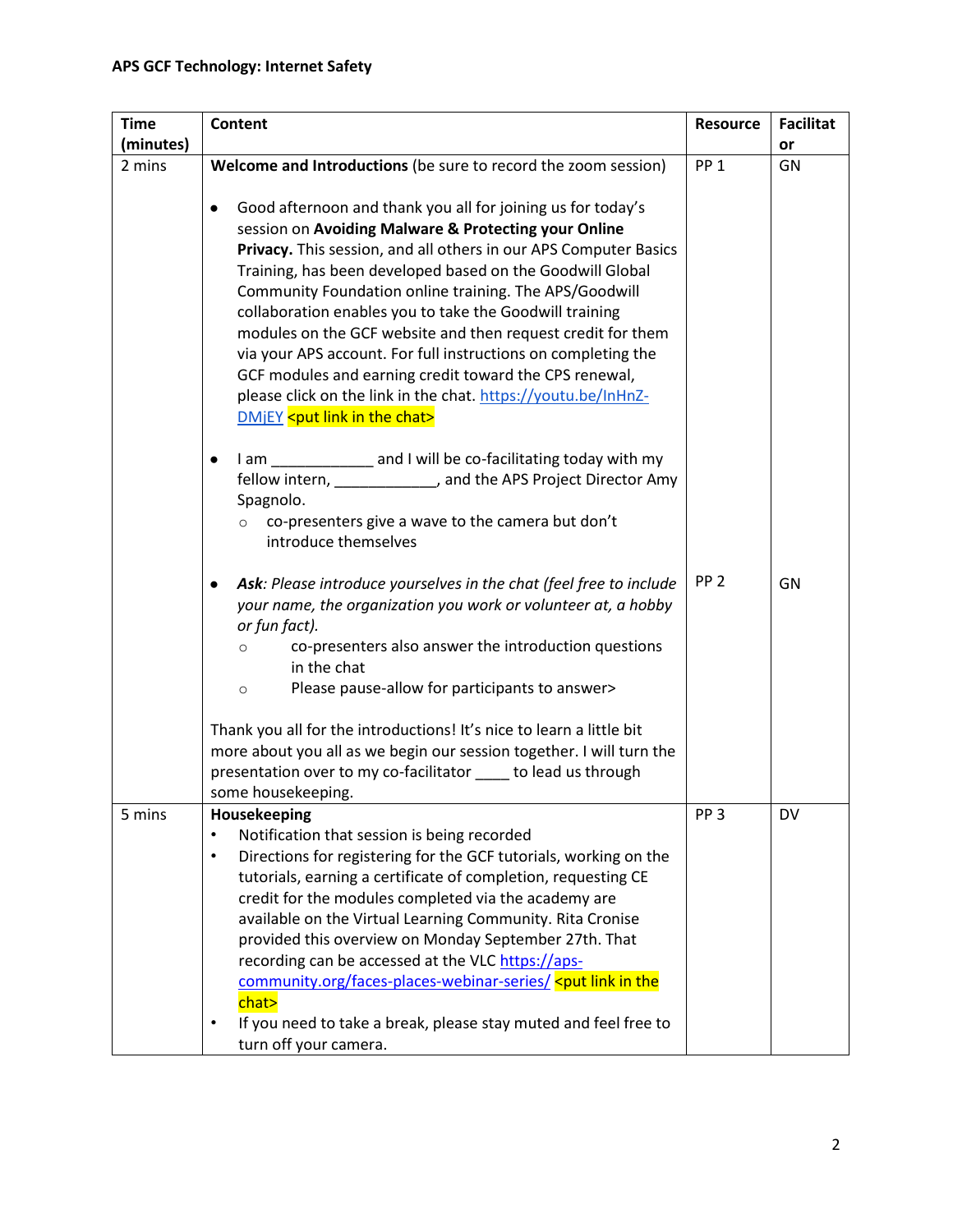|        | Request to use the chat box for questions, co-trainer will<br>$\bullet$<br>moderate those questions ; stay muted during the training<br>part of today's session.<br>There will be time for discussion and Q&A after the lesson.<br>$\bullet$<br>Schedule of GCF trainings (Mondays, Wednesdays; Fridays are<br>$\bullet$ |                 |    |
|--------|--------------------------------------------------------------------------------------------------------------------------------------------------------------------------------------------------------------------------------------------------------------------------------------------------------------------------|-----------------|----|
|        | for checking in and receiving additional support; the series<br>runs for three weeks; series repeated again for three                                                                                                                                                                                                    |                 |    |
|        | additional weeks)                                                                                                                                                                                                                                                                                                        |                 |    |
|        | https://bit.ly/GCF-Training <put chat="" in="" link="" the=""><br/><math display="inline">\bullet</math></put>                                                                                                                                                                                                           |                 |    |
|        | We will provide a link to all of the resources we are using<br>$\bullet$                                                                                                                                                                                                                                                 |                 |    |
|        | today at the end of the session.                                                                                                                                                                                                                                                                                         |                 |    |
|        | We also provide additional supports and services that ____<br>will describe.                                                                                                                                                                                                                                             |                 |    |
| 3 mins | the floor is yours.<br>(thank you                                                                                                                                                                                                                                                                                        | PP <sub>4</sub> | DV |
|        | <b>Information on Additional Supports/Services</b>                                                                                                                                                                                                                                                                       |                 |    |
|        |                                                                                                                                                                                                                                                                                                                          |                 |    |
|        | We will offer GCF Lesson Review Sessions on Fridays from<br>$\bullet$                                                                                                                                                                                                                                                    |                 |    |
|        | 12:00 to 1:00. These virtual, live support sessions facilitated by                                                                                                                                                                                                                                                       |                 |    |
|        | me to review any part of the lesson content that you'd like to                                                                                                                                                                                                                                                           |                 |    |
|        | revisit from the Monday and Wednesday GCF / APS Skills                                                                                                                                                                                                                                                                   |                 |    |
|        | Training sessions.                                                                                                                                                                                                                                                                                                       |                 |    |
|        | Beginning in November, we will also offer One2One tutoring                                                                                                                                                                                                                                                               |                 |    |
|        | and support. The One2One sessions are live, online, peer                                                                                                                                                                                                                                                                 |                 |    |
|        | tutoring. Support is offered for any one of the 13 CORE                                                                                                                                                                                                                                                                  |                 |    |
|        | courses. You will be able to register for 30-minute sessions (up<br>to 3 sessions per week) using our online calendar. The link to                                                                                                                                                                                       |                 |    |
|        | the calendar will be sent out via the APS announcement                                                                                                                                                                                                                                                                   |                 |    |
|        | center soon so please stay tuned!                                                                                                                                                                                                                                                                                        |                 |    |
|        | The videos that we are using for the Internet Safety module,<br>$\bullet$                                                                                                                                                                                                                                                |                 |    |
|        | developed by GCF, are available on the APS YouTube                                                                                                                                                                                                                                                                       |                 |    |
|        | Playlist. The link for that playlist is in the                                                                                                                                                                                                                                                                           |                 |    |
|        | chat. https://www.youtube.com/playlist?list=PL4316FC411AD                                                                                                                                                                                                                                                                |                 |    |
|        | 077AA <put chat="" in="" link="" the=""></put>                                                                                                                                                                                                                                                                           |                 |    |
|        | We would like to share the learning objectives for the training                                                                                                                                                                                                                                                          |                 |    |
|        | today.                                                                                                                                                                                                                                                                                                                   |                 |    |
| 2 mins | <b>Learning Objectives</b>                                                                                                                                                                                                                                                                                               | PP <sub>5</sub> | DV |
|        |                                                                                                                                                                                                                                                                                                                          |                 |    |
|        | By the end of today's session, you will be able to:                                                                                                                                                                                                                                                                      |                 |    |
|        | Identify ways to avoid malware<br>1.<br>Describe two or more safe practices while shopping online<br>2.                                                                                                                                                                                                                  |                 |    |
|        | 3. Explain one or more safe tracking practices while surfing the                                                                                                                                                                                                                                                         |                 |    |
|        | internet and using social media platforms                                                                                                                                                                                                                                                                                |                 |    |
|        | 4. Try some Basic Privacy Practices                                                                                                                                                                                                                                                                                      |                 |    |
|        |                                                                                                                                                                                                                                                                                                                          |                 |    |
|        | My co-facilitator____, will now take us through the GCF Lesson for                                                                                                                                                                                                                                                       |                 |    |
|        | Objective 1.                                                                                                                                                                                                                                                                                                             |                 |    |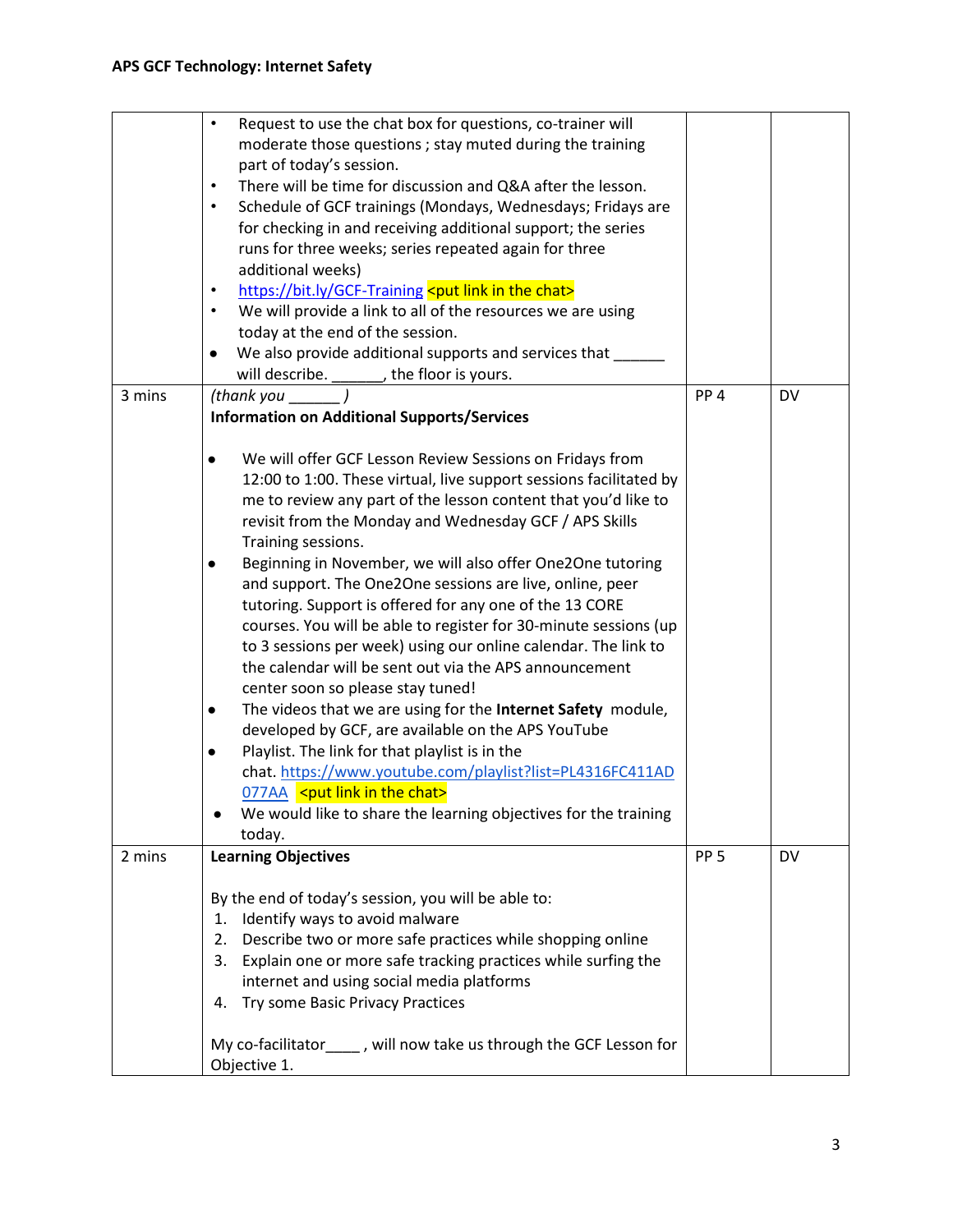# **APS GCF Technology: Internet Safety**

| 5 mins | (thank you $\_$                                                                                                                                                                                                                                                                                                                                                                                                                                                                                                                     | PP <sub>6</sub> | GN |
|--------|-------------------------------------------------------------------------------------------------------------------------------------------------------------------------------------------------------------------------------------------------------------------------------------------------------------------------------------------------------------------------------------------------------------------------------------------------------------------------------------------------------------------------------------|-----------------|----|
|        | <b>GCF Training Content and Practice:</b>                                                                                                                                                                                                                                                                                                                                                                                                                                                                                           |                 |    |
|        | Lesson 5: How to Avoid Malware                                                                                                                                                                                                                                                                                                                                                                                                                                                                                                      |                 |    |
|        | https://edu.gcfglobal.org/en/internetsafety/how-to-avoid-                                                                                                                                                                                                                                                                                                                                                                                                                                                                           |                 |    |
|        | malware/1/ <put chat="" in="" link=""></put>                                                                                                                                                                                                                                                                                                                                                                                                                                                                                        |                 |    |
|        | Ask: What comes to mind when you hear the word malware?                                                                                                                                                                                                                                                                                                                                                                                                                                                                             |                 |    |
|        | Malware is one of the most common hazards to your<br>computer when you're online, but it's easy to avoid.<br>Developing safe and smart browsing habits can protect you<br>from malware and other threats, like viruses. Securing your<br>computer and learning how to identify and avoid suspicious<br>links are the fundamentals of safe browsing habits.<br>Many malware programs take advantage of security flaws in<br>$\bullet$<br>Windows and other software.                                                                 |                 |    |
|        | Lesson 5 in the GCF Internet Safety training provides the following<br>tips to help keep your computer safe when browsing the internet.<br>Keep your OS, browser, and other programs updated<br>Back-up your files<br>Avoid Suspicious Links<br><b>Identify Suspicious Sites</b><br>$\bullet$                                                                                                                                                                                                                                       | PP <sub>7</sub> |    |
| 5 mins | <b>GCF Training Content and Practice:</b>                                                                                                                                                                                                                                                                                                                                                                                                                                                                                           | PP <sub>8</sub> | GN |
|        | Lesson 6: Safe Online Shopping                                                                                                                                                                                                                                                                                                                                                                                                                                                                                                      |                 |    |
|        | https://edu.gcfglobal.org/en/internetsafety/safe-online-                                                                                                                                                                                                                                                                                                                                                                                                                                                                            |                 |    |
|        | shopping/1/ <put chat="" in="" link=""></put>                                                                                                                                                                                                                                                                                                                                                                                                                                                                                       |                 |    |
|        | Ask: How do you currently make sure your private information is<br>protected when shopping at an online store?                                                                                                                                                                                                                                                                                                                                                                                                                      |                 |    |
|        | Online shopping is a convenient way to buy almost anything<br>from the comfort of your home. And while there are some<br>risks with shopping online, there are also many ways to protect<br>yourself and your financial information.                                                                                                                                                                                                                                                                                                |                 |    |
|        | Some tips offered by GCF Internet Safety training are:<br>Look for the lock symbol in the upper-left hand corner of the<br>1.<br>web address bar. The lock symbol is a sign that you're<br>shopping on a secure website. It is most commonly seen on<br>the payment page of an online store.<br>Research the company or seller<br>2.<br>Use secure payment methods like: PayPal or Google Wallet.<br>3.<br>For Instance, PayPal lets you make online purchases without<br>providing your credit card number to individual websites. |                 |    |
|        |                                                                                                                                                                                                                                                                                                                                                                                                                                                                                                                                     |                 |    |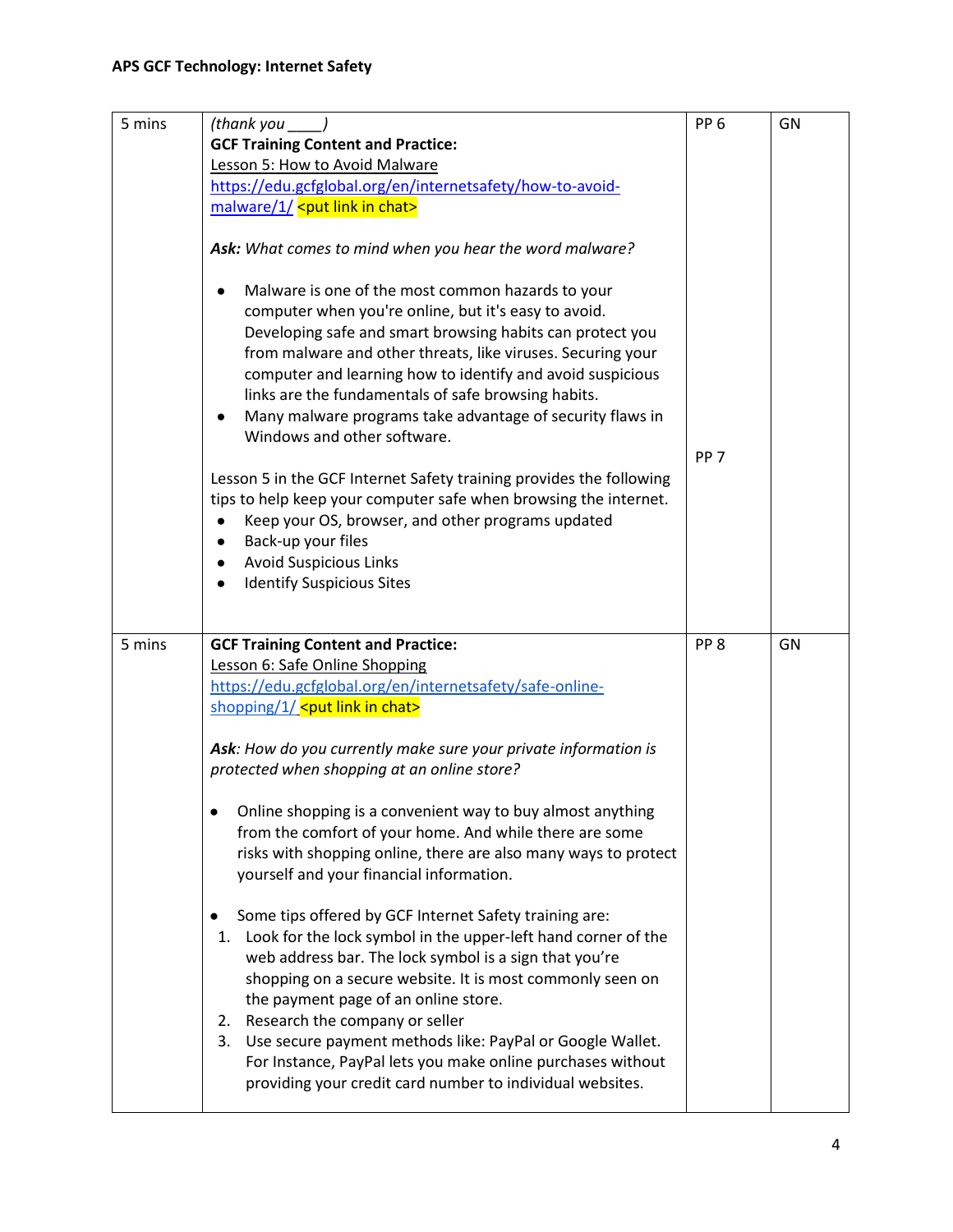|        | 4. Keep a record of your transaction order #'s and receipts.          |                 |           |
|--------|-----------------------------------------------------------------------|-----------------|-----------|
|        | 5. Trust your instincts. If it doesn't feel right, it probably isn't. |                 |           |
|        |                                                                       | PP <sub>9</sub> |           |
|        | Play Video: Safe Online Shopping                                      |                 |           |
|        | https://youtu.be/el3N6qQjr-I                                          |                 |           |
|        |                                                                       |                 |           |
|        | I will turn it over to____ to discuss Understanding Browser           |                 |           |
|        | Tracking.                                                             |                 |           |
|        |                                                                       |                 |           |
| 5 mins | (thank you $\frac{1}{\sqrt{1-\frac{1}{2}}}\$ ).                       | PP 10           | <b>DV</b> |
|        |                                                                       |                 |           |
|        | <b>GCF Training Content and Practice:</b>                             |                 |           |
|        | Lesson 7: Understanding Browser Tracking                              |                 |           |
|        | https://edu.gcfglobal.org/en/internetsafety/understanding-            |                 |           |
|        | browser-tracking/1/ <put chat="" in="" link=""></put>                 |                 |           |
|        |                                                                       |                 |           |
|        | In our previous session, we learned that our computers face many      |                 |           |
|        | potential threats, including viruses, malware, and hard drive         |                 |           |
|        |                                                                       |                 |           |
|        | failure. This is why it's important to do everything we can to        |                 |           |
|        | protect our computers and our files.                                  |                 |           |
|        |                                                                       |                 |           |
|        | Play Video: Understanding Browser Tracking                            | PP 11           |           |
|        | https://youtu.be/6EHSlhnE6Ck                                          |                 |           |
|        | Ask: What do you think of when you hear the word cookie?              |                 |           |
|        |                                                                       |                 |           |
|        | Whenever you use the Internet, you leave a record of the websites     |                 |           |
|        | you visit, along with each and every thing you click. To track this   |                 |           |
|        | information, many websites save a small piece of data-known as        |                 |           |
|        | a cookie-to your web browser. In addition to cookies, many            |                 |           |
|        | websites can use your user accounts to track browsing activity.       |                 |           |
|        |                                                                       |                 |           |
|        | While this type of browser tracking doesn't pose a serious risk to    |                 |           |
|        | your online security, it's important to understand how your online    | PP 12           |           |
|        | data is tracked and used. We're about to learn more through a         |                 |           |
|        | short video and immediately after, _____ will lead us through our     |                 |           |
|        | next topic in today's lesson.                                         |                 |           |
|        | Play Video: What is a Cookie? https://youtu.be/I01XMRo2ESg            |                 |           |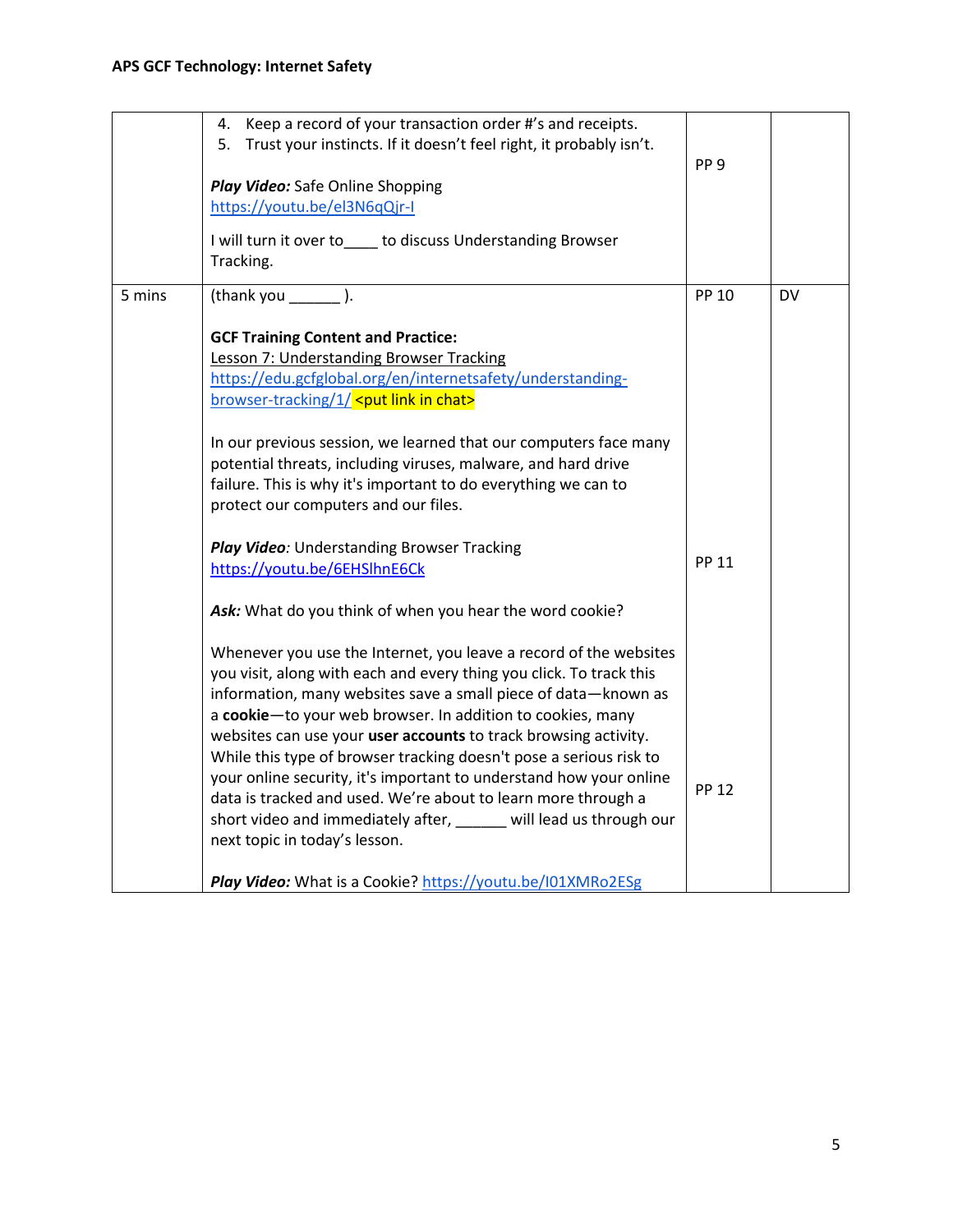| 10 min | <b>GCF Training Content and Practice:</b>                                    | PP 13        | GN |
|--------|------------------------------------------------------------------------------|--------------|----|
|        | Lesson 8: Understanding Social Media Privacy                                 |              |    |
|        | https://edu.gcfglobal.org/en/internetsafety/social-media-privacy-            |              |    |
|        | basics/ $1/$ <put chat="" in="" link="" the=""></put>                        |              |    |
|        |                                                                              |              |    |
|        | Ask: What is one reason why it's so important to think about what            |              |    |
|        | you share online/social media?                                               |              |    |
|        |                                                                              |              |    |
|        | Social media sites like <b>Facebook</b> , Instagram, and <b>Twitter</b> have |              |    |
|        | made it easier than ever to share things online. But sharing                 |              |    |
|        | something on social media is a bit different from other types                |              |    |
|        | of online communication. Unlike email or instant messaging,                  |              |    |
|        | which are relatively private, the things you share on social                 |              |    |
|        | media are more public, which means they'll usually be seen                   |              |    |
|        | by lots of other people.                                                     |              |    |
|        | Sharing something on social media is different from other                    |              |    |
|        | types of online communication. Unlike email or instant                       |              |    |
|        | messaging, which are relatively private, all that you share on               |              |    |
|        | social media is tremendously less private and potentially open               |              |    |
|        | to the world.                                                                |              |    |
|        | <b>Possible answer:</b> What we share on social media platforms can          |              |    |
|        | significantly (at times unfavorably) impact our public reputation            |              |    |
|        | and the way we are perceived by others for many years to come.               |              |    |
|        | Employers, universities, and any other groups can use social media           |              |    |
|        | presence when determining if you are a right fit for their                   |              |    |
|        | organization.                                                                |              |    |
|        |                                                                              |              |    |
|        | So, what is "Social Media Presence" you may wonder? Social                   |              |    |
|        | media presence is the culmination of how a person posts and                  |              |    |
|        | interacts on all of their accounts. It refers to how often the person        |              |    |
|        | posts, the kind of subject matter posted, and the levels of                  |              |    |
|        | attendance on all social media accounts.                                     |              |    |
|        |                                                                              |              |    |
|        | Play Video: Think Before You Share                                           |              |    |
|        | https://youtu.be/BcdZm3WAF4A                                                 | <b>PP 14</b> |    |
|        | If you would like to learn more about adjusting your privacy                 |              |    |
|        | settings, you can explore the GCF tutorial, Facebook 101: Adjusting          |              |    |
|        | your privacy settings:                                                       |              |    |
|        | https://edu.gcfglobal.org/en/facebook101/adjusting-your-privacy-             |              |    |
|        | settings/ $1/$ <put chat="" in="" link="" the=""></put>                      |              |    |
|        |                                                                              |              |    |
|        | Play Video: Understanding Privacy                                            | <b>PP 15</b> |    |
|        | https://youtu.be/emzaUABF2WU                                                 |              |    |
|        |                                                                              |              |    |
|        | I am going to turn the session over to ____ for our Q & A segment.           |              |    |
|        |                                                                              |              |    |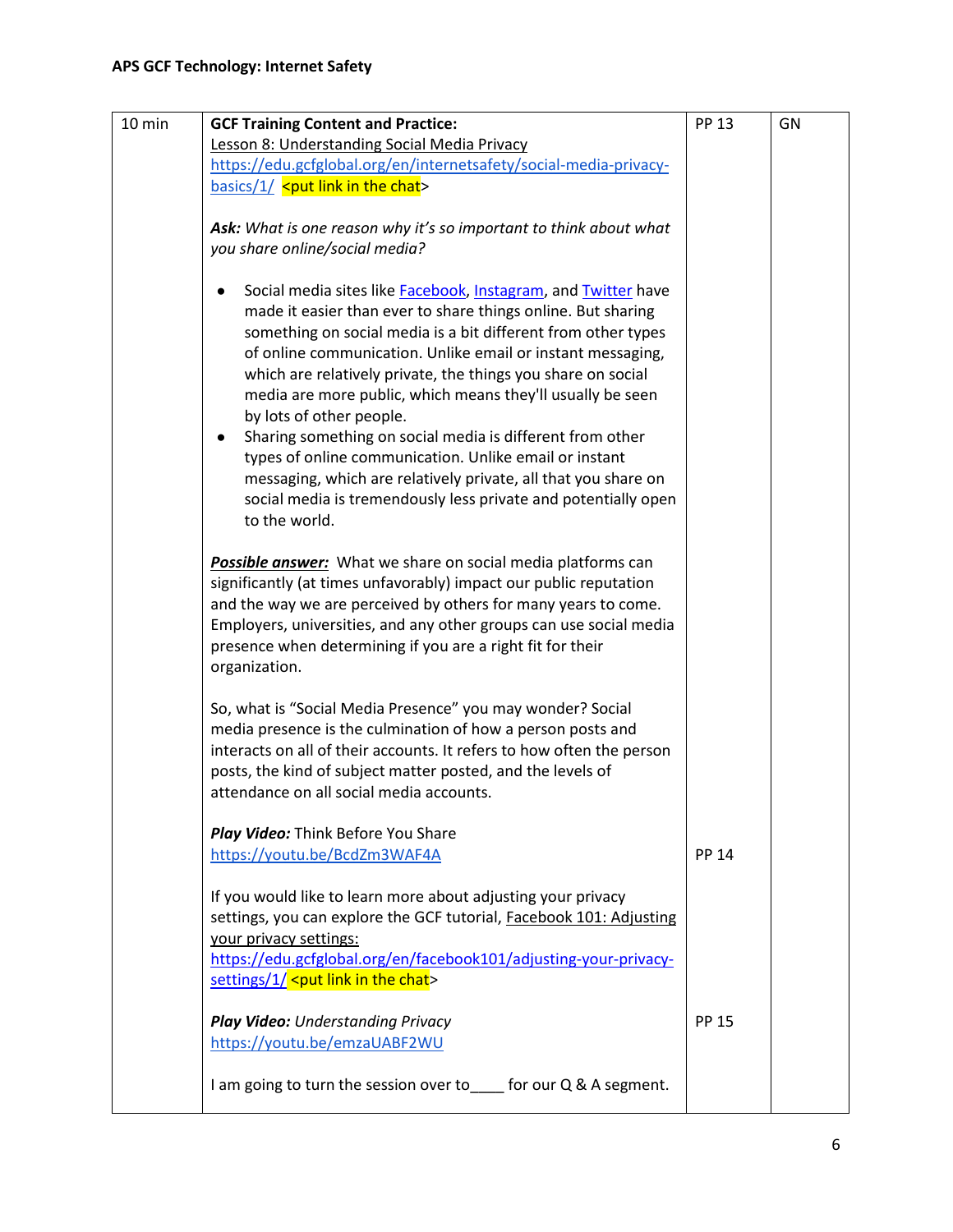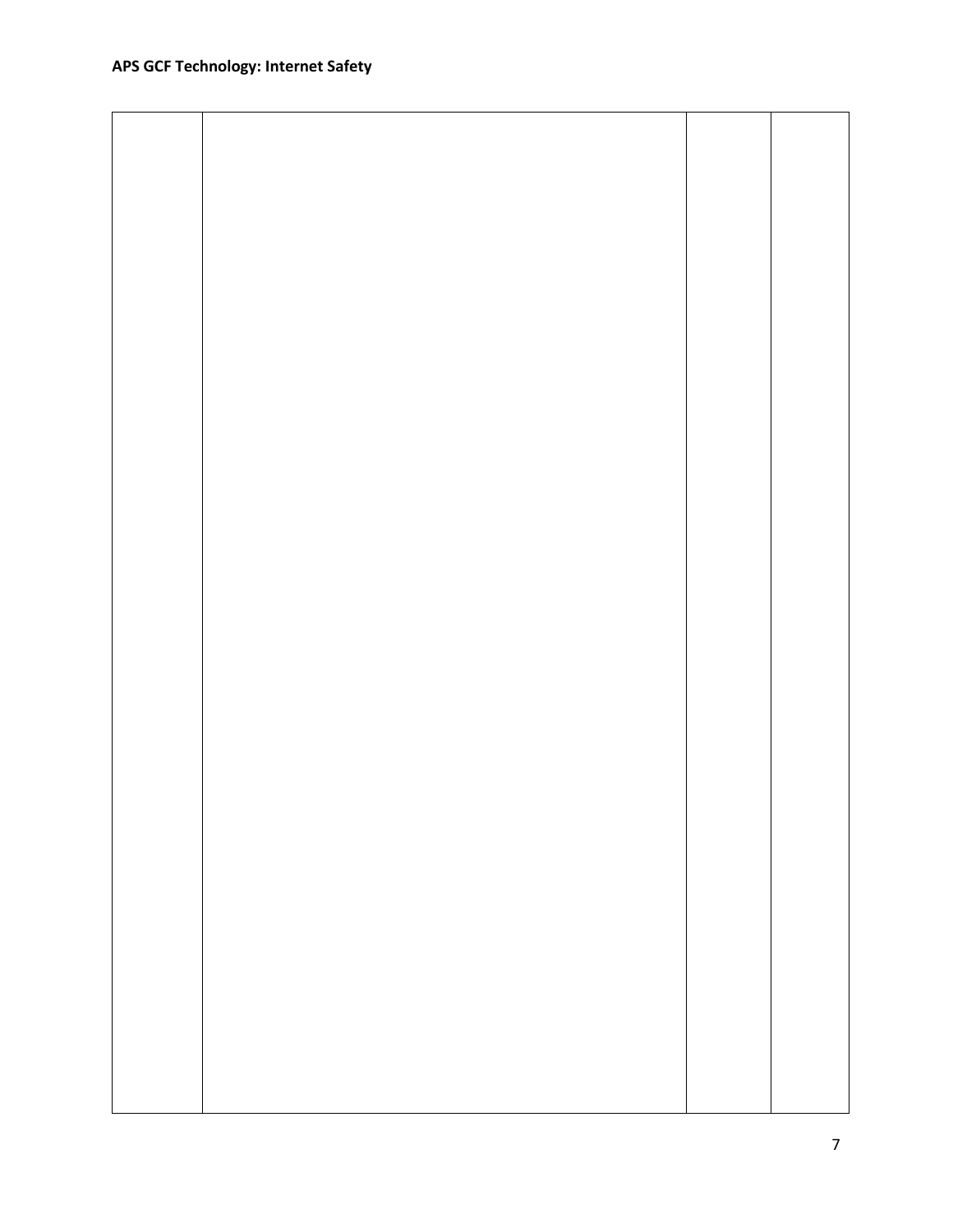| 10 mins   | Thank you ________.                                                                                                                                                                                                   | PP 16        | <b>DV</b> |
|-----------|-----------------------------------------------------------------------------------------------------------------------------------------------------------------------------------------------------------------------|--------------|-----------|
|           | <b>Q&amp;A</b>                                                                                                                                                                                                        |              |           |
|           | We would like to open up the session for any questions you<br>may have. If you would prefer to type your question in the<br>chat, that is great. Or you can raise your hand icon and we can<br>call on you to unmute. |              |           |
|           | Ask: What is one thing you learned from today's session that you<br>may use yourself or share with someone else?                                                                                                      |              |           |
|           | I turn it back over to _______.                                                                                                                                                                                       |              |           |
| 3 mins    | Thanks so much ______                                                                                                                                                                                                 | <b>PP 17</b> | <b>DV</b> |
|           | Summary/Wrap Up                                                                                                                                                                                                       |              |           |
|           | Today we learned:<br>• Keeping our computer and ourselves safe while using the<br>internet and social media is necessary.                                                                                             |              |           |
|           | . How to use social media without compromising our privacy.<br>. How browser tracking may affect the data collected about us.<br>• Safe practicing option to browse the web privately.                                |              |           |
| 2 min     | Closing                                                                                                                                                                                                               | <b>PP 18</b> | <b>DV</b> |
| (or less) | We thank you for joining us today and we hope you come back                                                                                                                                                           |              |           |
|           | again!<br>All of the links to the videos and APS resources we shared in<br>$\bullet$                                                                                                                                  |              |           |
|           | today's presentation can be accessed by clicking on the link in                                                                                                                                                       |              |           |
|           | the chat box.                                                                                                                                                                                                         |              |           |
|           | If you need information on registering for the GCF courses or                                                                                                                                                         |              |           |
|           | requesting credit for your CPS renewal, please click on the link<br>in the chat.                                                                                                                                      |              |           |
|           | <put add="" all="" and="" chat,="" in="" into="" last="" links="" of="" of<="" pdf="" slide="" td="" the=""><td></td><td></td></put>                                                                                  |              |           |
|           | Slides to download in chat>                                                                                                                                                                                           |              |           |

**Notes:** Links <insert links into the chat>

# **Slide #1**

GCF Computer Basics Overview - <https://youtu.be/InHnZ-DMjEY>

### **Slide # 3**

VLC Webinars & Resources - <https://aps-community.org/faces-places-webinar-series/> GCF Training Sign Up (Eventbrite) - [https://bit.ly/GCF-Training](https://nam02.safelinks.protection.outlook.com/?url=https%3A%2F%2Fbit.ly%2FGCF-Training&data=04%7C01%7Cspagnoam%40shp.rutgers.edu%7Ca771708c45ee45bfa8b908d97d2b744f%7Cb92d2b234d35447093ff69aca6632ffe%7C1%7C0%7C637678447859905937%7CUnknown%7CTWFpbGZsb3d8eyJWIjoiMC4wLjAwMDAiLCJQIjoiV2luMzIiLCJBTiI6Ik1haWwiLCJXVCI6Mn0%3D%7C1000&sdata=0tl1qWs56sKGwpa0dIhCG6bx7PzkwdcuGU3Z%2FvBVR7Y%3D&reserved=0)

# **Slide #4**

One 2 One Tutoring - <link to come>